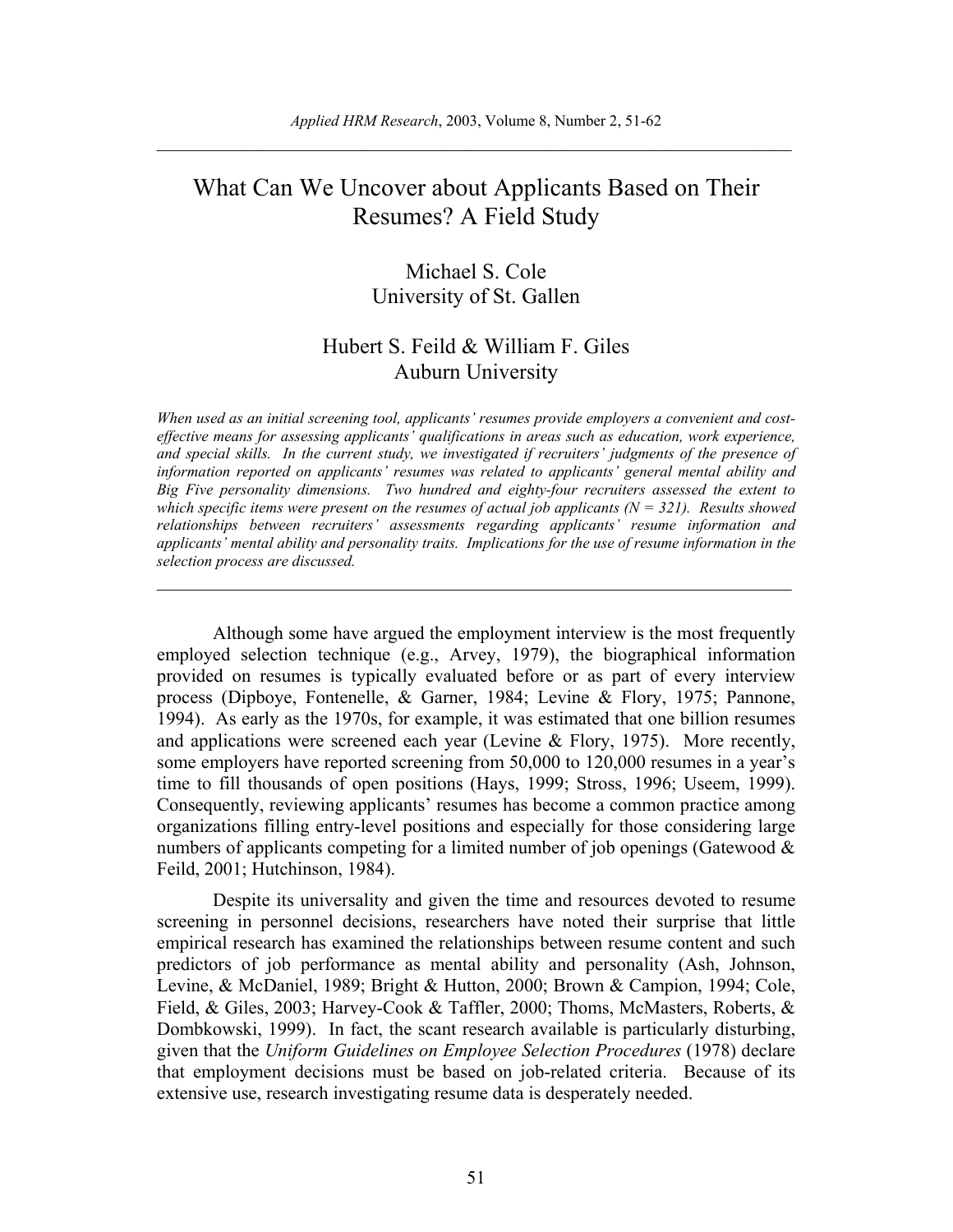#### **Theoretical Perspective**

The basis for examining applicants' resume biodata is a logical extension of the ecology model (Mumford & Stokes, 1992) and other supporting literature (e.g., Holland, 1997; Owens, 1976). According to Mumford and Stokes (1992), the ecology model of biodata characterizes life experiences as a longitudinal progression of interactions between a person's resources (e.g., skills, abilities, human capital), a person's affordances (e.g., needs, desires, choices), and the environment. As a person engages in activities, the environment will present a variety of situations, some of which will satisfy the person's needs and values (Mumford & Stokes, 1992). Because people have a limited amount of time and resources, they begin to select among situations in such a way that patterns emerge and personal attributes needed for affordance maintenance are developed.

Based on the ecology model, one could conceive these experiences translate into activities encountered during the course of one's undergraduate career and later; some of these incidents are reflected in information reported on a graduating senior's resume. Therefore, students' underlying psychological traits such as cognitive ability and conscientiousness interact with situational demands to condition students' behavior and experiences that occur during college life (cf. Mumford, Costanza, Connelly, & Johnson, 1996). As observed by Caldwell and Burger (1998), students engaging in more group or social activities while in college may be more extraverted while those achieving more during college might be more conscientious. College experiences are important developmental exercises (e.g., Howard, 1986), and, therefore, may be useful in characterizing or predicting certain students' psychological attributes, such as abilities, interests, and personality.

Although not a typical biodata instrument per se, resume biodata are special in that they are used by applicants to paint as "rosy" a picture as possible in terms of applicant qualifications. Furthermore, because it is self-reported, resume content is a summary of what applicants' deem are their most important life experiences (e.g., education and work experience) believed to be applicable to a work context. Thus, resume information is a specific form of biographical information and, as such, the information reported on resumes will be labeled resume biodata within the remainder of this research. Such a rationale parallels that of Mael (1991), when he noted that the core attribute of biographical information is the reporting of historical events that have shaped the individual's behavior and identity.

#### **Benefits of Resumes in Selection**

 Studying resumes from a recruiters' perspective is important for several reasons. First, the screening of resumes is fundamental to the selection process because it excludes unqualified applicants from further screening and helps to establish recruiters' impressions (Cable & Gilovich, 1998; Kristof-Brown, 2000). Ugbah and Majors (1992) reported that when selecting college graduates for entrylevel positions, recruiters believed applicants' paper credentials (e.g., resume, work experience, and level of education) were most important, followed by applicants' interviewing behaviors and social attributes (e.g., personality and motivation).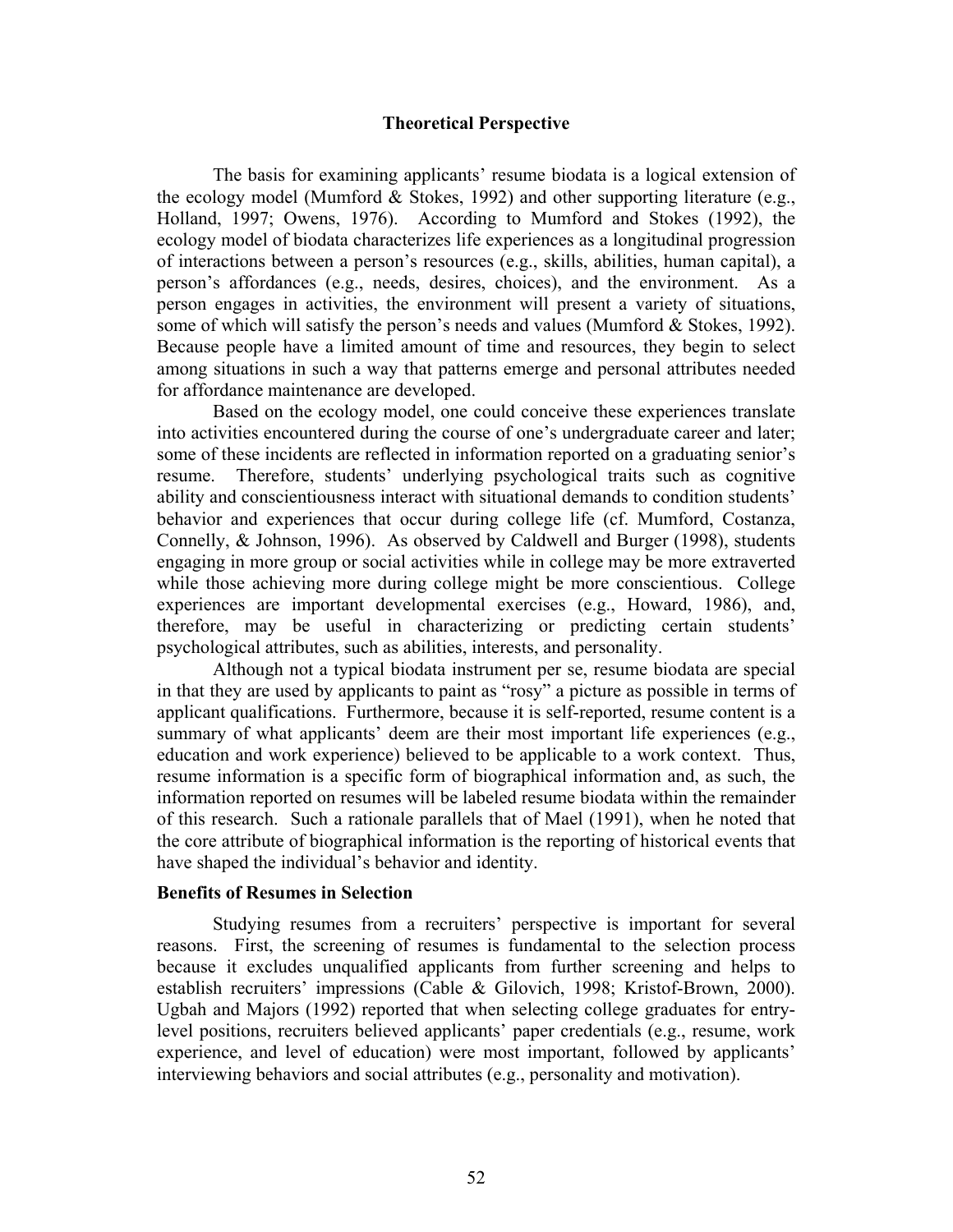Second, when using applicants' resumes as a pre-employment screening tool, employers assume that information reported on the resume is linked to important, job-relevant attributes such as abilities (e.g., mental ability) or personality characteristics (e.g., conscientiousness, Ash et al., 1989). Moreover, basic personality tendencies and applied social skills have been found to be the most frequently rated constructs during employment interviews (Huffcutt, Conway, Roth, & Stone, 2001). Because applicants typically mail or send their resumes electronically, if resume information were linked to these important applicant constructs (e.g., personality and mental ability), substantial savings could accrue to an organization before investing in more-expensive, time-consuming selection techniques requiring on-site applicant presence.

Researching resume biodata is important for several additional reasons as well. First, the types of information reported on a resume (e.g., academic qualifications, work experience, social/extracurricular history) provide employers with a rich source of information that is historical, easily checked, and, consequently, less prone to faking and distortion (Becker & Colquitt, 1992). Second, resume information generally possesses substantial face validity from an applicant's perspective. Applicants expect to submit a resume, and, therefore, resumes may also offer employing organizations benefits involving legal focal points (i.e., perceived fairness). For instance, rejected applicants are likely to be less aggrieved, and consequently less likely to publicly criticize the organization or initiate legal action after being eliminated from a selection process that is perceived as fair (Elkins & Phillips, 2000). In summary, the literature suggests biographical information as reflected by resume content may provide employers an inexpensive, fair, and quick selection tool that may predict certain applicants' abilities, dispositions, and work attitudes across a variety of jobs.

#### **Purpose of Present Research**

 Despite the proposed benefits accompanying the use and integration of resumes as part of the selection process, there is little empirical research to guide practice. For example, there does not appear to be any empirical evidence as to what specific resume biodata items are related to applicant traits (e.g., mental ability, extraversion). Yet, recruiters act as employment gatekeepers, deciding which applicants should remain "active" versus those to exclude from further consideration. For this reason, the main purpose of this research is to examine the linkages between resume biodata information and applicant attributes. Specifically, this research will investigate if recruiters' ratings of the presence of specific resume biodata are associated with six, job-relevant attributes—general mental ability and Big Five personality dimensions.

### **Method**

 For this research, data collected for the current study were combined with data collected from an earlier pilot study. In the first study, applicants  $(N = 99)$ completed general mental ability and Big Five personality dimension inventories and experienced recruiters  $(N = 40)$  were randomly assigned a set of 10 applicants' resumes so that four recruiters provided ratings for each of the applicants' resumes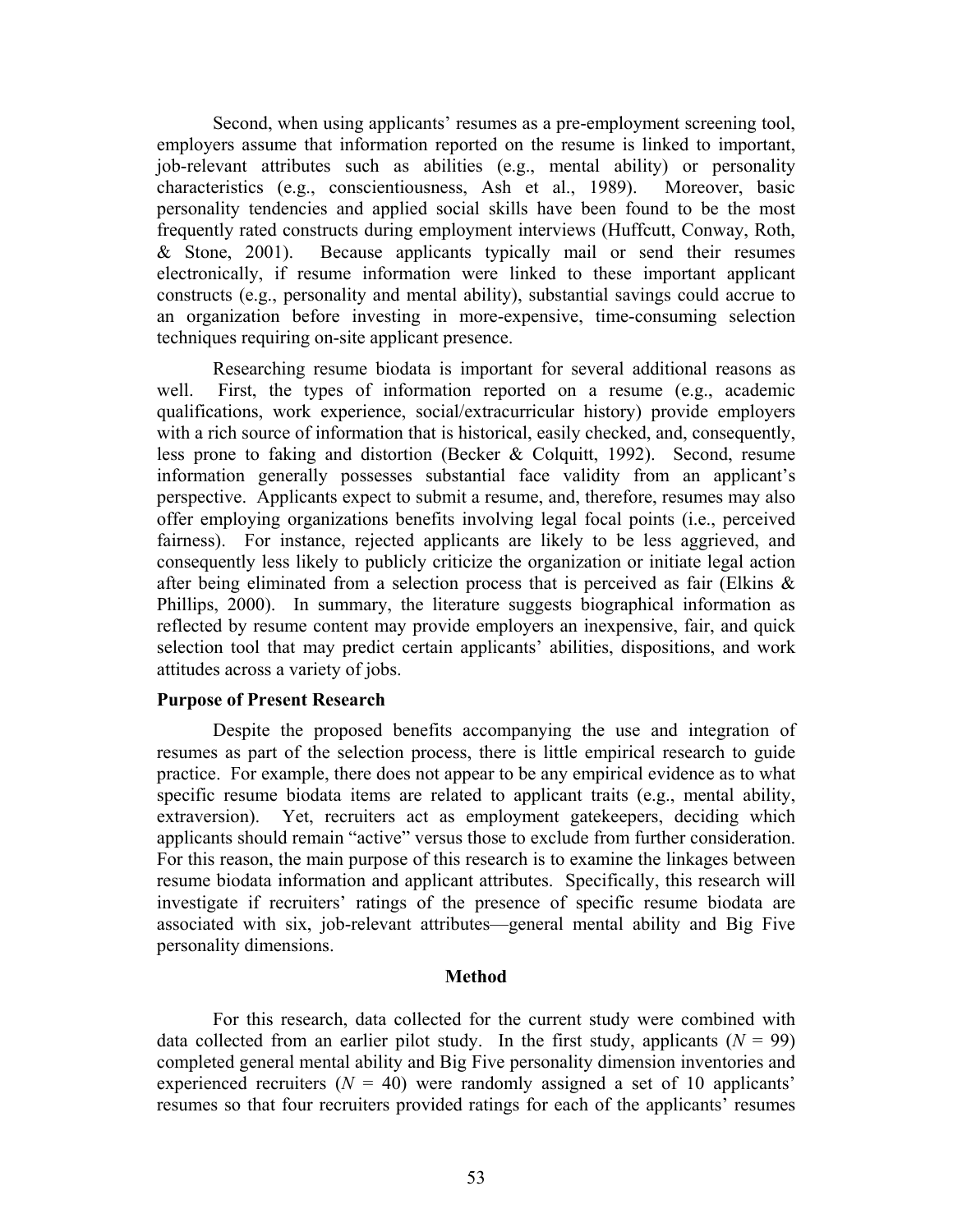$(N = 99)$ . Recruiters rated the extent to which specific resume biodata were present on the applicants' resumes. In the current study, recruiters  $(N = 244)$  were assigned one applicant resume so that two recruiters provided ratings for each of the applicants' resumes  $(N = 122)$ . Similar to the pilot study, recruiters rated the extent to which applicants reported specific resume biodata on their resume and applicants completed general mental ability and Big Five personality dimension inventories. To increase the reliability of recruiters' ratings, recruiters' ratings who judged the same applicant(s) were first averaged and then correlated with applicants' selfreported traits.

### **Job Applicants**

Job applicant participants were College of Business seniors in their final semester before graduation. To be eligible to participate, students were asked to submit their current resume to the first author and then complete a mental ability and personality inventory at the end of the academic term. The applicant sample was approximately half (49%) men, 89% Caucasian, averaged 22 years of age (*SD* = 1.9), and 96% indicated they would be graduating within the next 6 months.

#### **Resume Reviewers**

Experienced resume reviewers were recruited from an employer contact list maintained by the College of Business at the university where the studies were conducted (Study 1) and from the Society of Human Resource Management (SHRM) mailing list (Study 2). A letter was initially mailed to recruiters soliciting their participation. If interested, the potential resume reviewer was asked to contact the first author and, then, once contacted the first author mailed a packet containing a description of the study, the standardized resume biodata scoring form, the resume(s), and a self-addressed, stamped envelope. Resume reviewers were primarily women (66%), averaged 39 years of age  $(SD = 9.4)$ , with 39% reporting having an advanced graduate degree (i.e., master's degree or doctorate). In addition, the majority of recruiters (55%) reported spending at least 25% or more of their time reviewing job applicants' resumes.

### **Measures**

### **General Mental Ability**

The Wonderlic Personnel Test (WPT) was used to assess applicant general mental ability and administered to the job applicant sample at the end of the academic semester. The WPT is a paper-and-pencil test composed of three types of items: vocabulary, arithmetic reasoning, and spatial relations. It is a timed-test with individuals having 12 minutes to complete 50 items (*Wonderlic Personnel Test Manual*, 1999). The scores from the WPT have been shown to be psychologically equivalent to other measures of mental ability exhibit high levels of reliability (internal consistency = .88; test-retest = .88, alternate form = .84; *Wonderlic*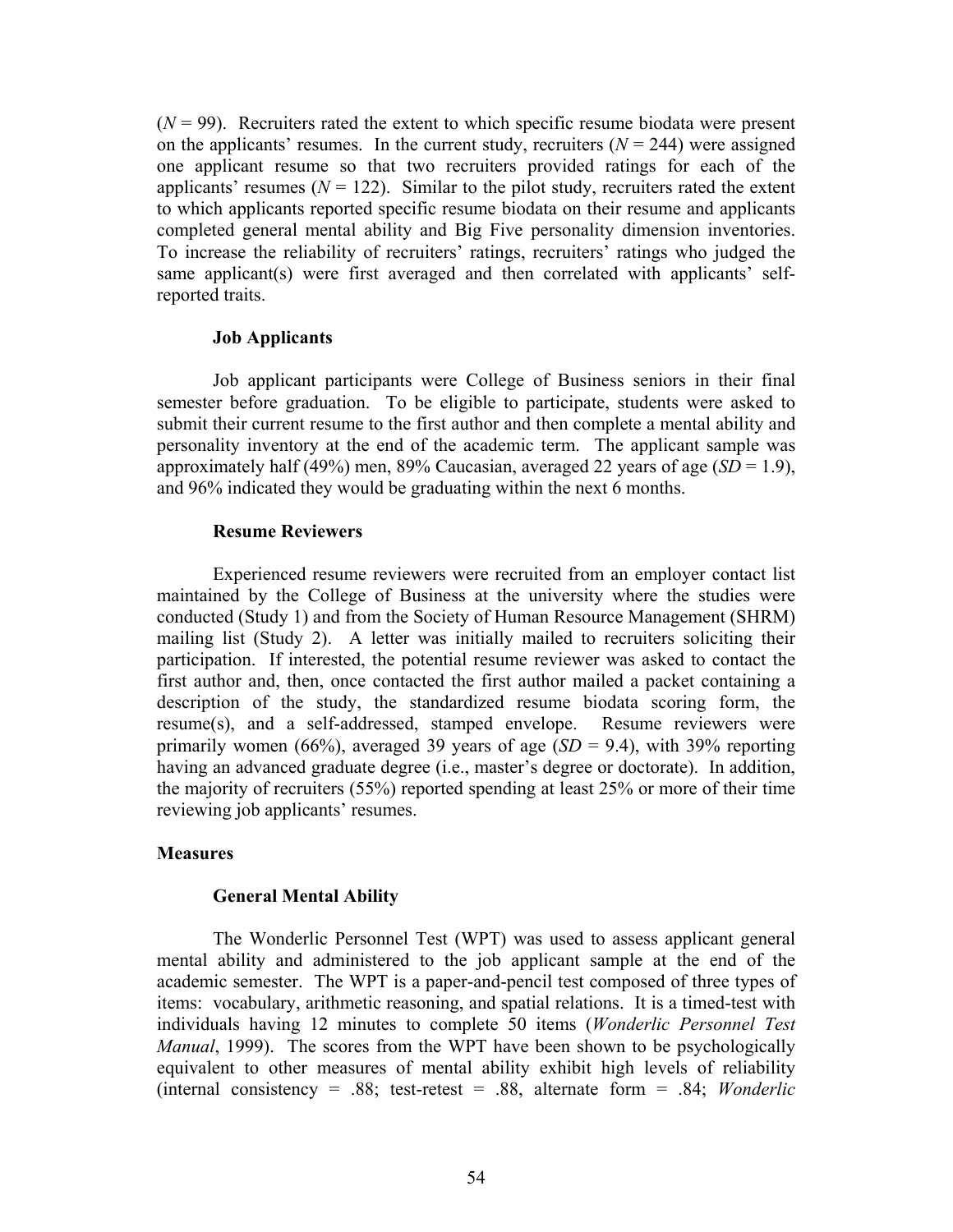*Personnel Test Manual*, 1999). Thus, the WPT is widely used and generally accepted as a construct valid measure of cognitive ability. The national average score for entry-level applicants in their mid-20s is 22.3 (*SD* = 7.7; *Wonderlic Personnel Manual*, 1999). In the current study, the job applicants' Wonderlic mean score was 24.9 (*SD* = 5.9).

### **Personality**

The NEO Five–Factor Inventory (NEO–FFI; Costa & McCrae, 1992) was used to assess job applicants' Big Five personality dimensions. The NEO–FFI is an abridged version of the *NEO PI-R: Form S*. It is a prepared booklet containing 12 item scales for each of the FFM dimensions. The domains assessed were *Neuroticism*, *Extraversion*, *Openness to Experience*, *Agreeableness*, and *Conscientiousness*. Similar to prior studies (e.g., Caldwell & Burger, 1998) coefficient alphas for the five scales ranged from .71 to .87. Respondents indicated their agreement or disagreement with the items using a five-point rating scale, where  $1 =$  strongly disagree;  $5 =$  strongly agree.

## **Resume Scoring Form**

Recruiters in both studies described earlier were asked to judge the extent to which applicants reported resume biodata items on their resumes using a slightly modified version of the scoring form developed by Brown and Campion (1994). Based on a literature review, reviews of actual employment resumes, and interviews with employment recruiters, Brown and Campion (1994) identified specific biodata items common to resumes developed by undergraduate students seeking full-time employment. Based on Brown and Campion's work, recruiters in our studies were asked to make judgments regarding the extent to which a biodata topic was present on a resume  $(1 = none/did not mention; 5 = considerable amount).$ 

### **Results**

As shown in Table 1, there are a number of resume biodata items significantly associated with applicants' traits. With regard to the resume biodata concerning education, both items involving grade point average (e.g., overall and minor GPA) were positively associated with applicants' conscientiousness scores. Characterized as purposeful, determined, and reliable, persons high in conscientiousness are probably able to better manage their academic responsibilities and attain more academic and professional achievements (cf. Ferguson, Sanders, O'Hehir, & James, 2000). Additionally, one resume biodata item, listed relevant courses, was negatively related with extraversion.

Two work experience items related to the study criteria. The resume item, has supervised others, had a negative relationship with agreeableness and conscientiousness. As for these negative relationships, various interpretations are possible. One might be that work experience inculcates students with the perception that assertiveness is more valuable than agreeableness in the job setting, and they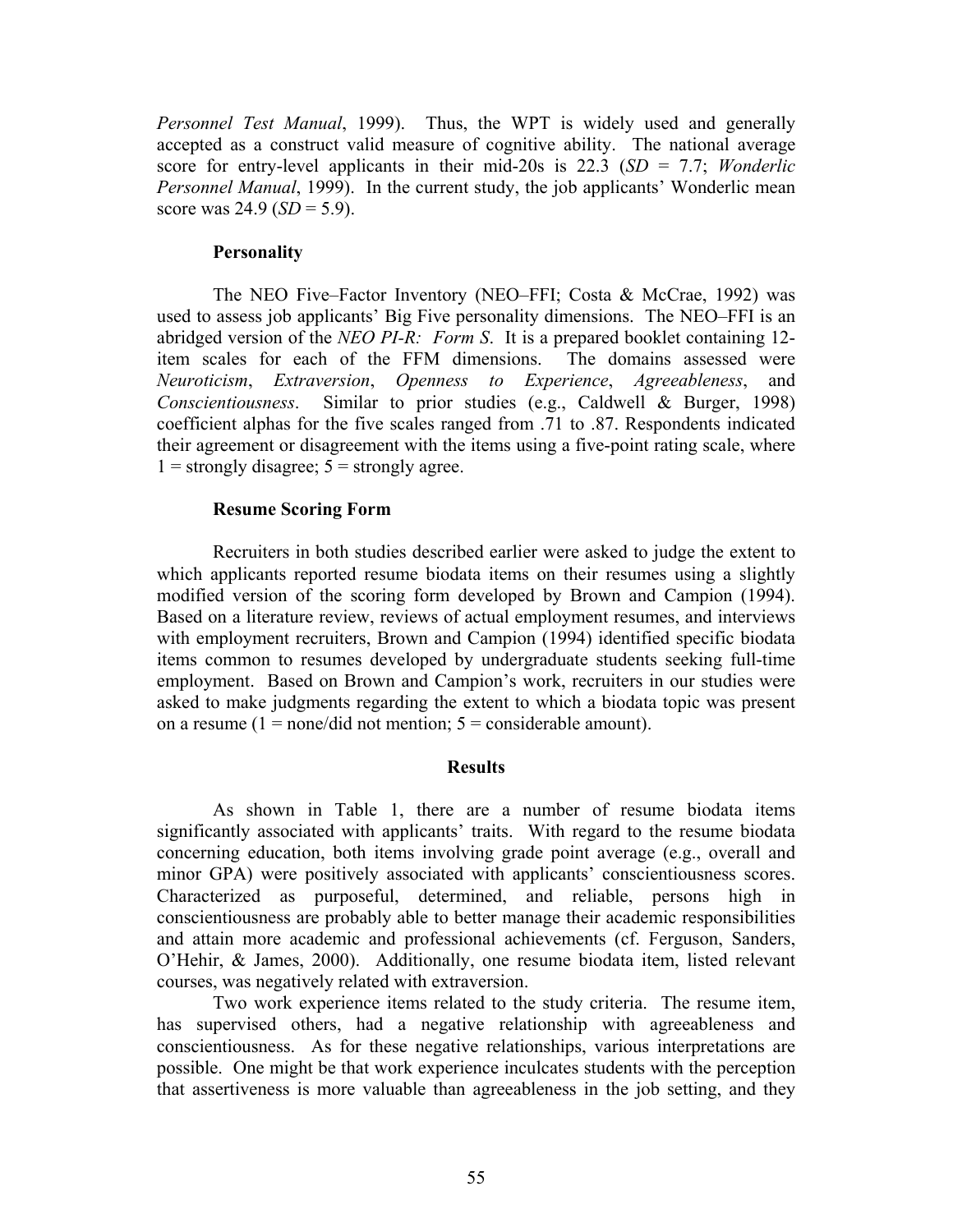therefore reposition themselves toward being more assertive. Another possibility is that more assertive students may be willing to test the unfamiliar surroundings and challenges inherent in a new work environment, while more agreeable students may prefer the safety of the known academic setting. Contrastly, held a summer internship was positively correlated with agreeableness and conscientiousness.

Honors/extracurricular activities had the greatest number of significant relationships (i.e., 12) in the analyses. Membership in professional societies was positively correlated with conscientiousness. The duties and responsibilities associated with organizational membership may attract more conscientiousness individuals. Membership in college clubs and social fraternities/sororities were also positively associated with conscientiousness and extraversion. Moreover, membership in college clubs and a social fraternity/sorority was also negatively correlated with neuroticism. Conceivably, persons with neurotic tendencies may find the close-knit living arrangements and other communal aspects of clubs and fraternity/sorority membership unappealing. The resume biodata item, i.e., elected offices held, was negatively related to neuroticism and positively correlated with extraversion. In addition, volunteering for community affairs was positively related with extraversion. College students have to enjoy group or social activities in order to have the requisite motivation to serve community clienteles who are often markedly different from themselves (e.g., children in daycare settings and elderly persons in assisted-living facilities). Finally, received scholastic award(s) was correlated with general mental ability and conscientiousness. As one might expect, students who are bright and responsible are likely to be more capable of earning academic accolades.

There were differences among the resume topics in terms of their effectiveness for predicting mental ability and the Big Five personality factors. Being a member of college clubs and in a social fraternity/sorority had the greatest number of significant relationships (i.e., three) with the six individual difference measures, whereas supervised others, held a summer internship, and received scholastic award(s) each had two significant relationships. Five other resume biodata items were correlated with one of the six criteria. Finally, thirteen additional correlations between resume content and the criteria were marginally significant. In terms of the extent to which mental ability and the Big Five factors correlated with the resume items, conscientiousness had relationships with nine resume items, extraversion with seven, general mental ability with six, neuroticism with five, agreeableness with four, and openness to experiences had only one relationship.

### **Discussion**

Most job applicants applying for professional positions submit a resume as the first step in the employee selection process. Therefore, the purpose of the present study was to investigate the relationships between recruiters' assessments of applicants' resume biodata and applicant attributes. In addition to using actual recruiters as well as collecting and using actual applicant resumes, applicants also completed self-report inventories that assessed general mental ability and Big Five personality dimensions. As a result, the present investigation possesses external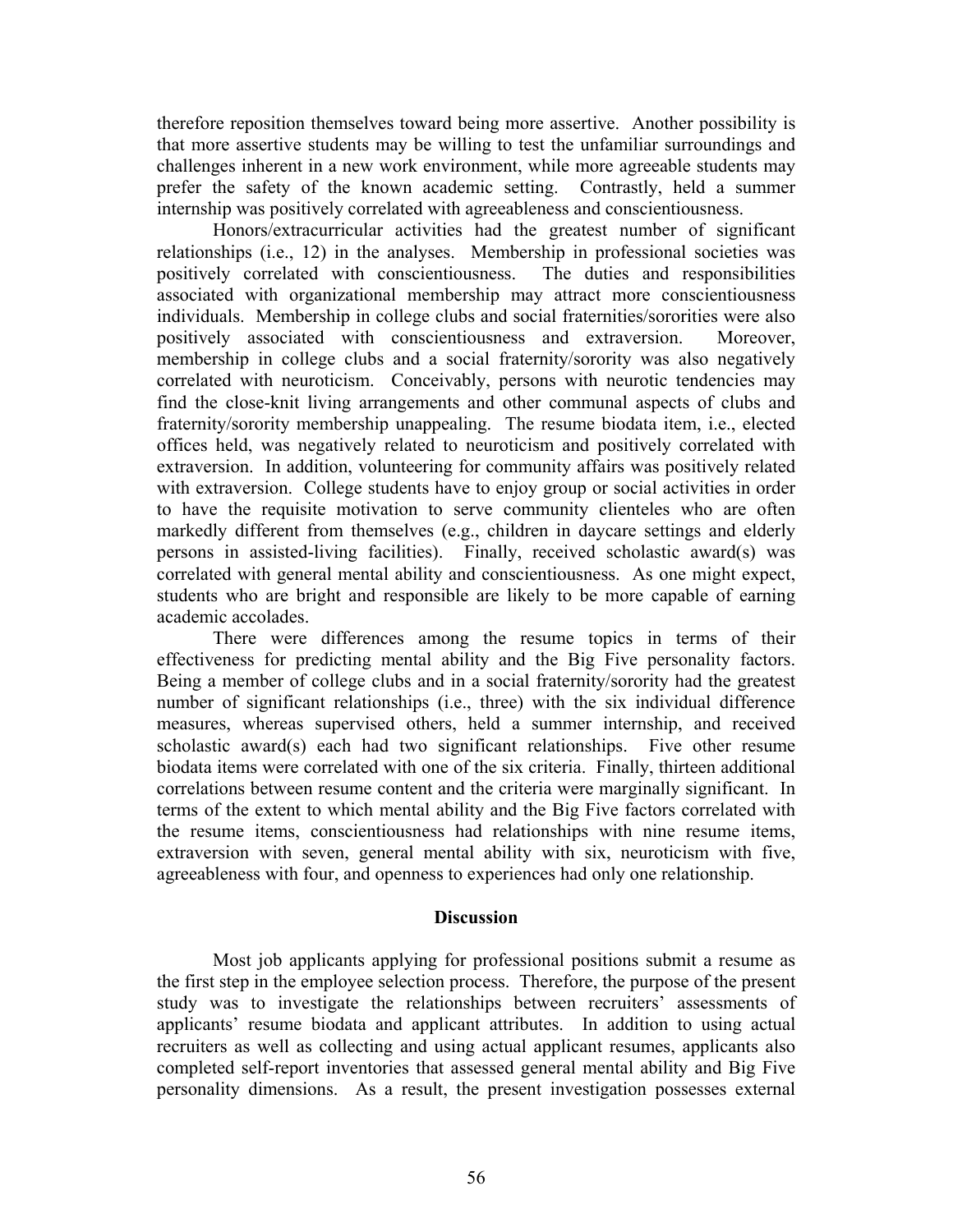generalizability and provides empirical evidence regarding the linkages between resume biodata and known predictors of job performance, i.e., general mental ability and Big Five personality dimensions.

#### **Table 1**

# **Correlations of Job Applicant Resume Biodata Items with General Mental Ability and Big Five Personality Dimensions**

| Applicant resume biodata item <sup>a</sup> | Descriptive Statistic |     |           | General           | Big Five Personality Factor |                  |                  |        |               |
|--------------------------------------------|-----------------------|-----|-----------|-------------------|-----------------------------|------------------|------------------|--------|---------------|
|                                            | N                     | M   | <b>SD</b> | mental<br>ability | ${\bf N}$                   | E                | $\overline{O}$   | A      | $\mathcal{C}$ |
| Education:                                 |                       |     |           |                   |                             |                  |                  |        |               |
| College major                              | 122                   | 4.6 | 0.68      | $-.07$            | .01                         | .07              | .03              | $-.07$ | .05           |
| Overall grade point average                | 122                   | 2.6 | 1.63      | .05               | $-12$                       | $-.11$           | $-.09$           | $-.02$ | $.28**$       |
| Grade point average in major               | 122                   | 3.1 | 1.70      | .14               | $-.01$                      | $-14$            | .08              | $-.05$ | $.19*$        |
| Earned % college expenses                  | 221                   | 1.6 | 1.03      | .12               | $-.07$                      | $-.02$           | $-.06$           | $-.02$ | $-.05$        |
| Has computer experience                    | 221                   | 3.1 | 1.53      | .04               | $-.01$                      | $-11$            | $-10$            | $-.11$ | .03           |
| Knows foreign language(s)                  | 221                   | 1.5 | 1.05      | $-.05$            | $-.05$                      | $-.03$           | .04              | $-.08$ | .10           |
| Listed relevant courses                    | 122                   | 2.7 | 1.53      | .03               | .03                         | $-.23*$          | $-.07$           | $-.01$ | $-.04$        |
| Work experience:                           |                       |     |           |                   |                             |                  |                  |        |               |
| Has full-time work experience              | 221                   | 2.9 | 1.12      | .08               | $-.03$                      | $-.05$           | $-.03$           | $-.10$ | $-.08$        |
| Has supervised others                      | 221                   | 2.1 | 1.18      | .12               | .12                         | $-.09$           | .00              | $-16*$ | $-.22**$      |
| Exhibited job achievement(s)               | 221                   | 2.7 | 1.10      | .13               | $-.11$                      | .06              | $-0.00$          | .04    | .07           |
| Has held summer internship                 | 221                   | 2.2 | 1.24      | .02               | $-.12$                      | .13              | .00 <sub>1</sub> | $.15*$ | $.20**$       |
| Worked (part-time) while in college        | 221                   | 3.6 | 1.00      | .13               | $-.07$                      | .08              | .01              | $-11$  | .07           |
| Honors/extracurricular activities:         |                       |     |           |                   |                             |                  |                  |        |               |
| Was member of professional societies       | 221                   | 2.7 | 1.35      | $-.04$            | $-.06$                      | .12              | .03              | .04    | $.23**$       |
| Was member of college clubs                | 221                   | 2.7 | 1.35      | $-.12$            | $-18**$                     | $.23**$          | .02              | .01    | $.21**$       |
| Was member of fraternity/sorority          | 221                   | 2.2 | 1.46      | .02               | $-.15*$                     | $.20**$          | $-07$            | .02    | $.16*$        |
| Has held elected office(s)                 | 221                   | 2.1 | 1.29      | $-.06$            | $-.15*$                     | $.26**$          | .01              | .00.   | .12           |
| Was athletics captain                      | 99                    | 1.9 | 0.64      | $-.07$            | $-.02$                      | .00 <sub>1</sub> | $-.05$           | .03    | $-.02$        |
| Received scholastic award(s)               | 221                   | 2.2 | 1.39      | $.13*$            | .00                         | .02              | .06              | .01    | $.16*$        |
| Was on the Dean's list                     | 221                   | 1.7 | 1.15      | .07               | .05                         | $-.09$           | .01              | .06    | .05           |
| Volunteered for community activities       | 221                   | 2.1 | 1.29      | .04               | $-.02$                      | $.15*$           | .11              | .05    | .05           |
|                                            |                       |     |           |                   |                             |                  |                  |        |               |

Note. All tests are two-tailed.  $**p* < .05.$   $**p* < .01$ .

<sup>a</sup> Classified according to Brown and Campion (1994). Recruiters' ratings of the extent to which resume biodata items were present on applicants' resumes (1 = None/Did Not Mention; 5 = Considerable Amount).

In the current study, we chose to use recruiters' judgments of the presence of resume content and applicants' self-reported traits. We feel this approach is important for several reasons. First, a study of the linkages between resume content and applicant attributes offers the most straightforward way of predicting applicant attributes. Second, assuming the relationships reported here are found in future research, guidance could be provided to recruiters concerning which resume items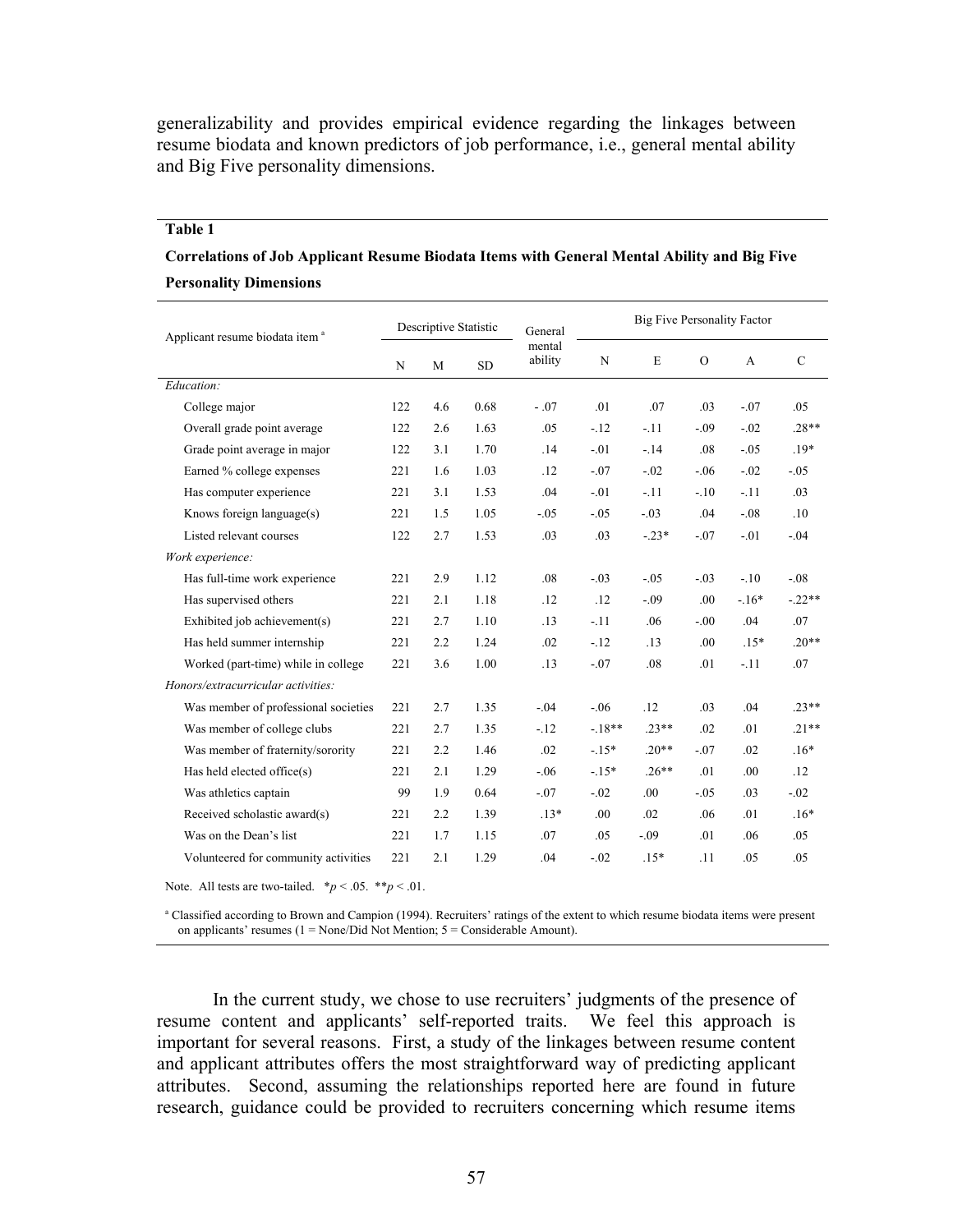are associated with desired applicant characteristics. For example, it is recruiters' responsibility to focus on getting to know applicants wishing to work for the employing organization. Typically, recruiters use the employment interview to confirm applicants possess the knowledge, skills, and abilities purported on their resumes. Skilled recruiters also use the interview to assess applicants' personalities, social skills, motivation, and fit with the organization's values. However, because applicants consciously attempt to manage recruiters' impressions, it is unlikely that recruiters are able to form unbiased, accurate perceptions of applicants' subjective attributes during the interview (Barrick, Patton, & Haugland, 2000). Therefore, the employment of applicants' resumes to aid recruiters' impression formations before biases or errors in judgment manifest themselves may provide potential benefit to organizations.

Our results also suggest recruiters should be trained to identify and judge types of resume biodata items that are indicators of applicants' job-relevant traits rather than making broad generalizations about applicants based on unsystematic reviews of resume content. Considering the vast empirical evidence showing that general mental ability and conscientiousness are consistent, valid predictors of job performance (Schmidt & Hunter, 1998), these data suggest recruiters should focus on resume items related to academic achievement. Recent studies have also shown extraversion and neuroticism to be related to certain job families (e.g., managers and sales representatives). To the extent that a job requires applicants who are stable and extraverted, our results indicate recruiters should balance the emphasis placed on social/extracurricular activities and academic achievements.

Although historically scrutinized for employment interviews' low reliability and validity (e.g., Arvey & Campion, 1982), studies using structured interview formats have reported increased reliability and predictive validity (Schmidt & Hunter, 1998). Therefore, it is suggested through incorporating additional structure in the resume evaluation process and training recruiters, organizations could increase recruiters' ability to reliably assess applicants' resume content and decrease rating biases. Other reasons not withstanding, the legal defensibility of a structured resume evaluation process makes it an attractive alternative to the status quo. A structured resume screening process might include requiring all relevant biodata be reported, allowing recruiters to evaluate the same types of resume biodata content across resume screenings, using standardized rating scales, giving resume evaluation training, and incorporating note taking (see, for example, structured procedures employed by Pulakos, Schmitt, Whitney, & Smith, 1996; Stevens, 1998).

#### **Conclusion**

Hopefully, these results will provide guidance to researchers and practitioners interested in further refining resume biodata into a set of easily scored items associated with applicants' traits known to predict job performance. It should be noted that while the recruiter participants' personal demographics are heterogeneous (increasing generalizability), applicants consisted of business majors from a large university located in the southeastern part of the United States. As a result, it is important for future researchers to use a more diverse sample of applicants.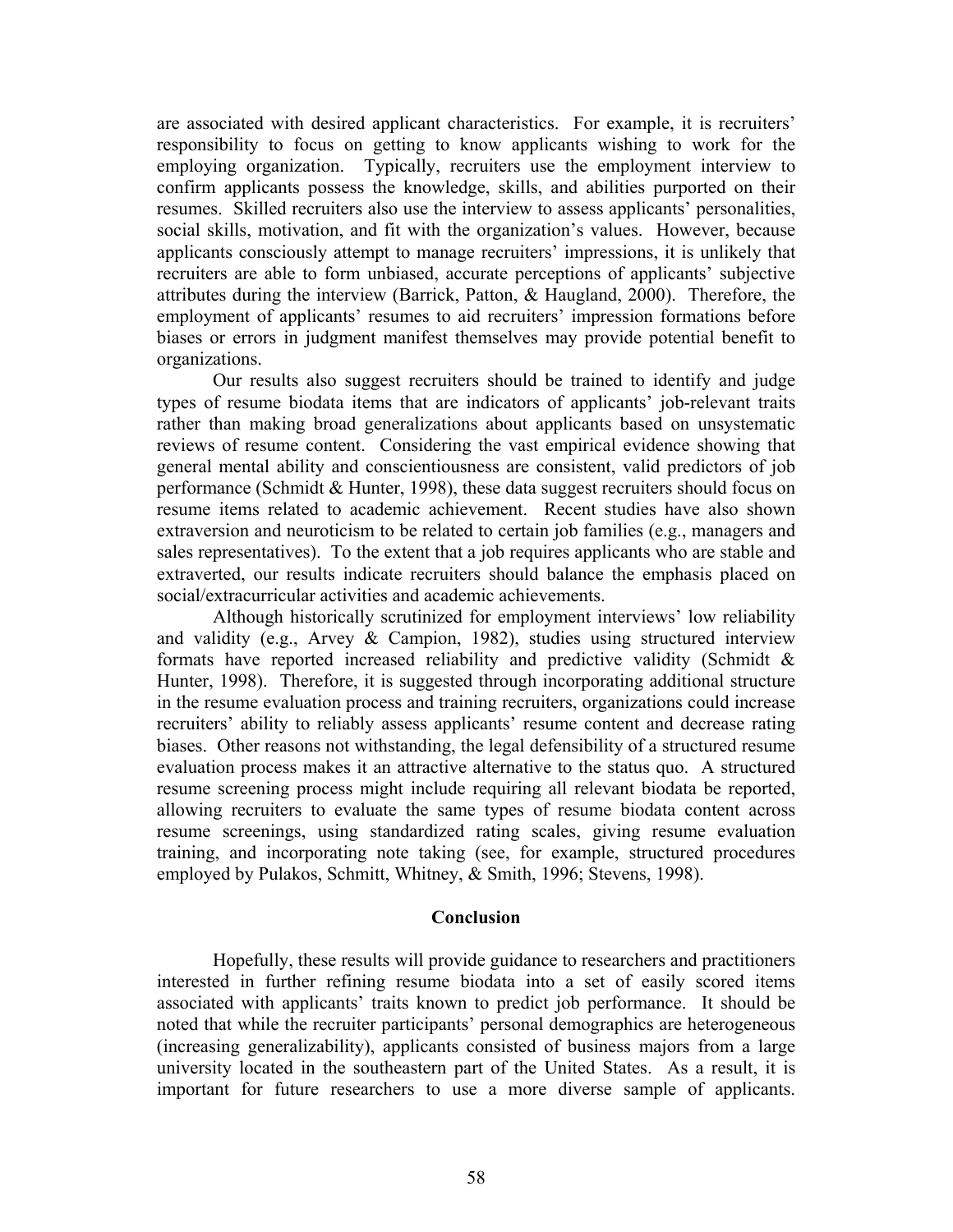Furthermore, the next phase of this research should focus on investigating the impact of training on recruiters' accuracy to reliably identify specific resume content associated with job-relevant attributes.

### **References**

- Arvey, R. D. (1979). Unfair discrimination in the employment interview: Legal and psychological aspects. *Psychological Bulletin, 86*, 736-765.
- Arvey, R. D., & Campion, J. E. (1982). The employment interview: A summary and review of recent research. *Personnel Psychology, 35*, 281-322.
- Ash, R. A., Johnson, J. C., Levine, E. L., & McDaniel, M. A. (1989). Job applicant training and work experience evaluation in personnel selection. *Research in Personnel and Human Resources Management, 7*, 183-226.
- Barrick, M. R., Patton, G. K., & Haugland, S. N. (2000). Accuracy of interviewer judgments of job applicant personality traits. *Personnel Psychology, 53*, 925- 951.
- Becker, T. E., & Colquitt, A. L. (1992). Potential versus actual faking of a biodata form: An analysis along several dimensions of item type. *Personnel Psychology, 45*, 389-406.
- Bright, J. E. H. & Hutton, S. (2000). The impact of competency statements on resumes for short-listing decisions. *International Journal of Selection and Assessment, 8*, 41-53.
- Brown, B. K., & Campion, M. A. (1994). Biodata phenomenology: Recruiters' perceptions and use of biographical information in resume screening. *Journal of Applied Psychology, 79*, 897-908.
- Cable, D. M., & Gilovich, T. (1998). Looked over or overlooked? Prescreening decisions and postinterview evaluations. *Journal of Applied Psychology, 83*, 501-508.
- Caldwell, D.F., & Burger, J.M. (1998). Personality characteristics of job applicants and success in screening interviews. *Personnel Psychology, 51*, 119-125.
- Cole, M. S., Feild, H. S., & Giles, W. F. (2003). Using recruiter assessments of the presence of resume information to predict applicant mental ability and Big Five personality dimensions. *International Journal of Selection and Assessment,11,* 78-88*.*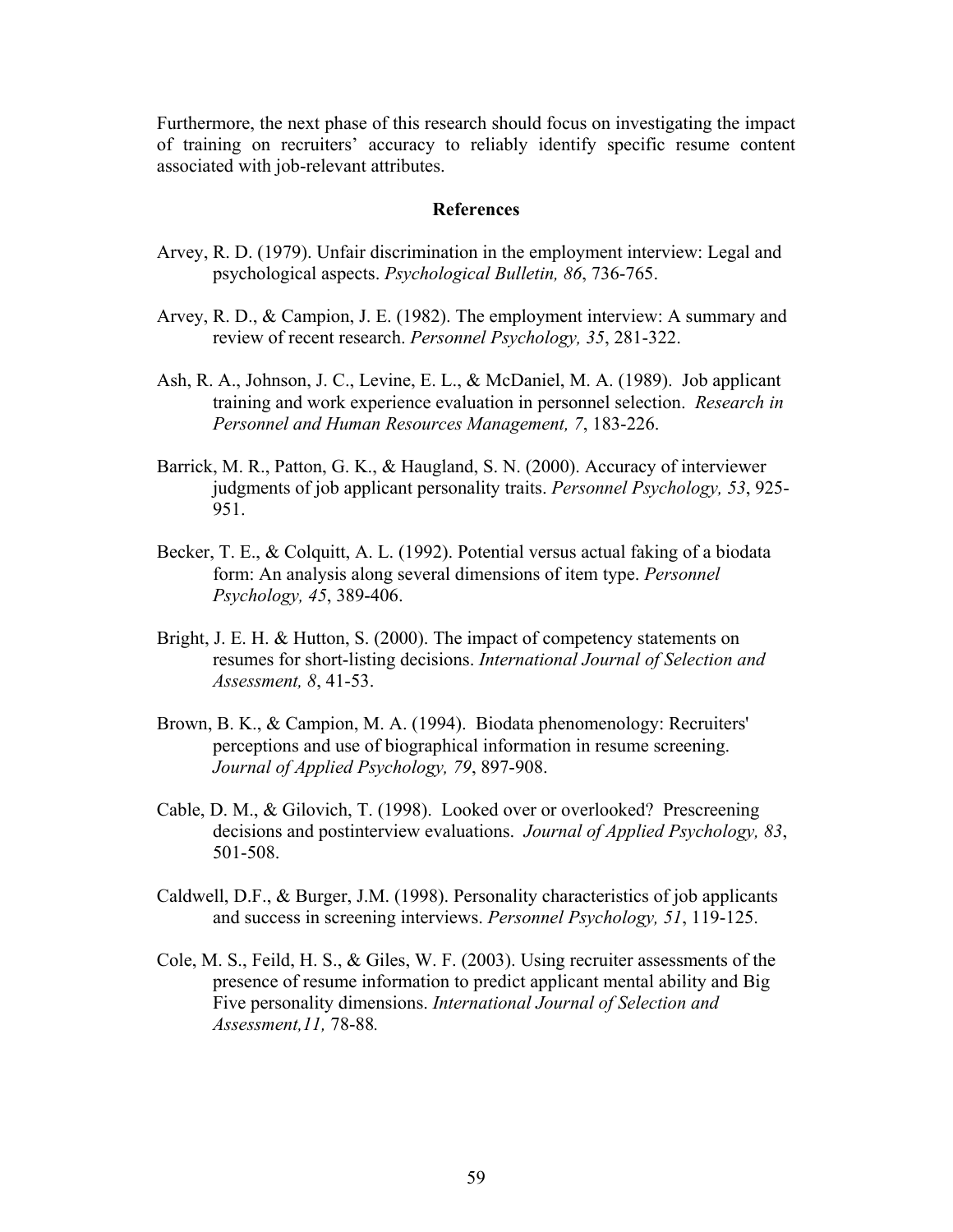- Costa, P. T. Jr, & McCrae, R. R. (1992). *The revised NEO personality inventory (NEO – PI – R) and NEO five – factor inventory (NEO – FFI) professional manual*. Odessa, FL: Psychological Assessment Resources.
- Dipboye, R. L., Fontenelle, G. A. & Garner, K. (1984). Effects of previewing the application on interview process and outcomes. *Journal of Applied Psychology, 69,* 118-128.
- Elkins, T. J., & Phillips, J. S. (2000). Job context, selection decision outcome, and the perceived fairness of selection tests: Biodata as an illustrative case. *Journal of Applied Psychology, 85,* 479-484.
- Ferguson, E., Sanders, A., O'Hehir, F., & James, D. (2000). Predictive validity of personal statements and the role of the five-factor model of personality in relation to medical training. *Journal of Occupational and Organizational Psychology, 73*, 321-344.
- Gatewood, R. D., & Feild, H. S. (2001). *Human resource selection*. (5<sup>th</sup> ed.). Fort Worth, TX: Harcourt Publishers.
- Harvey-Cook, J. E. & Taffler, R. J. (2000). Biodata in professional entry-level selection: Statistical scoring of common format applications. *Journal of Occupational and Organizational Psychology, 73,* 103-118.
- Hays, S. (1999). Capitol One is renowned for innovative recruiting strategies. *Workforce, 78,* 92-94.
- Holland, J. L. (1997). *Making vocational choices: A theory of vocational personalities and work environments.* Odessa, FL: Psychological Assessment Resources.
- Howard, A. (1986). *College experiences and managerial performance. Journal of Applied Psychology Monograph, 71(*3), 530-552.
- Huffcutt, A. I., Conway, J. M., Roth, P. L., & Stone, N. J. (2001). Identification and meta-analytic assessment of psychological constructs measured in employment interviews. *Journal of Applied Psychology, 86,* 897-913.
- Hutchinson, H. L. (1984). Personnel administrators' preferences for resume content. *Journal of Business Communication, 21*, 5-14.
- Kristof-Brown, A. L. (2000). Perceived applicant fit: Distinguishing between recruiters' perceptions of person-job fit and person-organization fit. *Personnel Psychology, 53*, 643-671.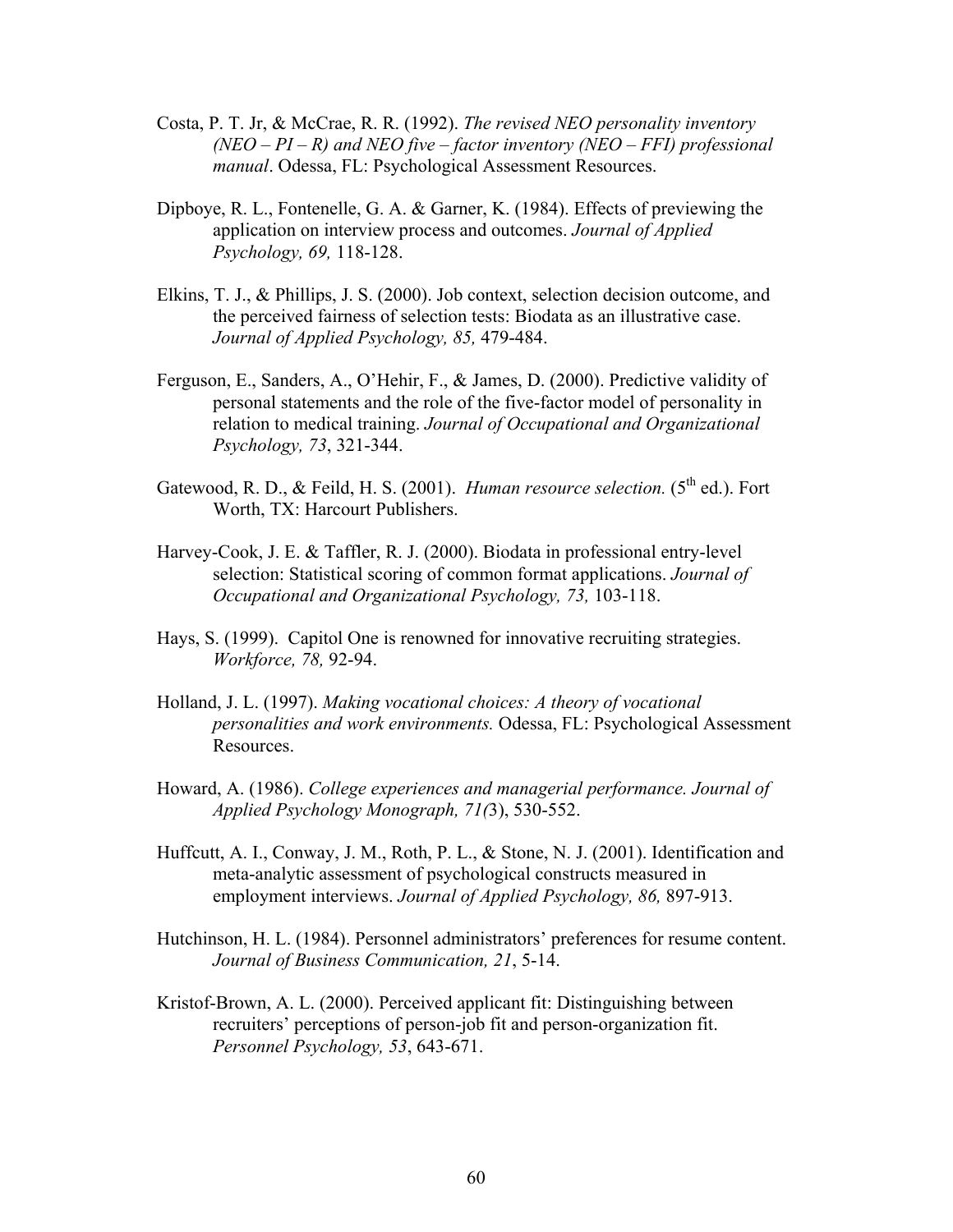- Levine, E. L., & Flory, A. (1975). Evaluation of job applications A conceptual framework. *Public Personnel Management, 4,* 378-385.
- Mael, F. A. (1991). A conceptual rationale for the domain and attributes of biodata items. *Personnel Psychology, 44*, 763-792.
- Mumford, M. D., & Stokes, G. S. (1992). Developmental determinants of individual action: Theory and practice in the application of background data. In M. D. Dunnette (2<sup>nd</sup> ed.), *The handbook of industrial and organizational psychology* (pp. 1-78). Palo Alto, CA: Consulting Psychologists Press.
- Mumford, M. D., Costanza, D. P., Connelly, M S., & Johnson, J. F. (1996). Item generation procedures and background data scales: Implications for construct and criterion-related validity. *Personnel Psychology, 49*, 361-398.
- Owens, W. A. (1976). Background data. In M. D. Dunnette (Eds.), *Handbook of industrial and organizational psychology.* New York: Rand McNally.
- Pannone, R. (1994). Blue collar selection. In G. S. Stokes, M. D. Mumford, W. A. Owens (Eds.), *Biodata handbook: Theory, research, and use of biographical information in selection and performance prediction* (pp. 261-273). Palo Alto, CA: Consulting Psychologists Press, Inc.
- Pulakos, E. D., Schmitt, N., Whitney, D., & Smith, M. (1996). Individual differences in interviewer ratings: The impact of standardization, consensus discussion, and sampling error on the validity of a structured interview. *Personnel Psychology, 49*, 85-102.
- Schmidt, F. L., & Hunter, J. E. (1998). The validity and utility of selection methods in personnel psychology: Practical and theoretical implications of 85 years of research findings. *Journal of Applied Psychology, 124,* 262-274.
- Stevens, C. K. (1998). Antecedents of interview interactions, interviewers' ratings, and applicants' reactions. *Personnel Psychology, 51,* 55-85.
- Stross, R. E. (1996). Microsoft's big advantage-hiring only the supersmart. *Fortune.* November 25, 159-162.
- Thoms, P., McMasters, R., Roberts, M. R., & Dombkowski, D. A. (1999). Resume characteristics as predictors of an invitation to interview. *Journal of Business and Psychology, 13,* 339-356.
- Ugbah, S. D., & Majors, R. E. (1992). Influential communication factors in employment interviews. *Journal of Business Communication, 29*, 145-159.